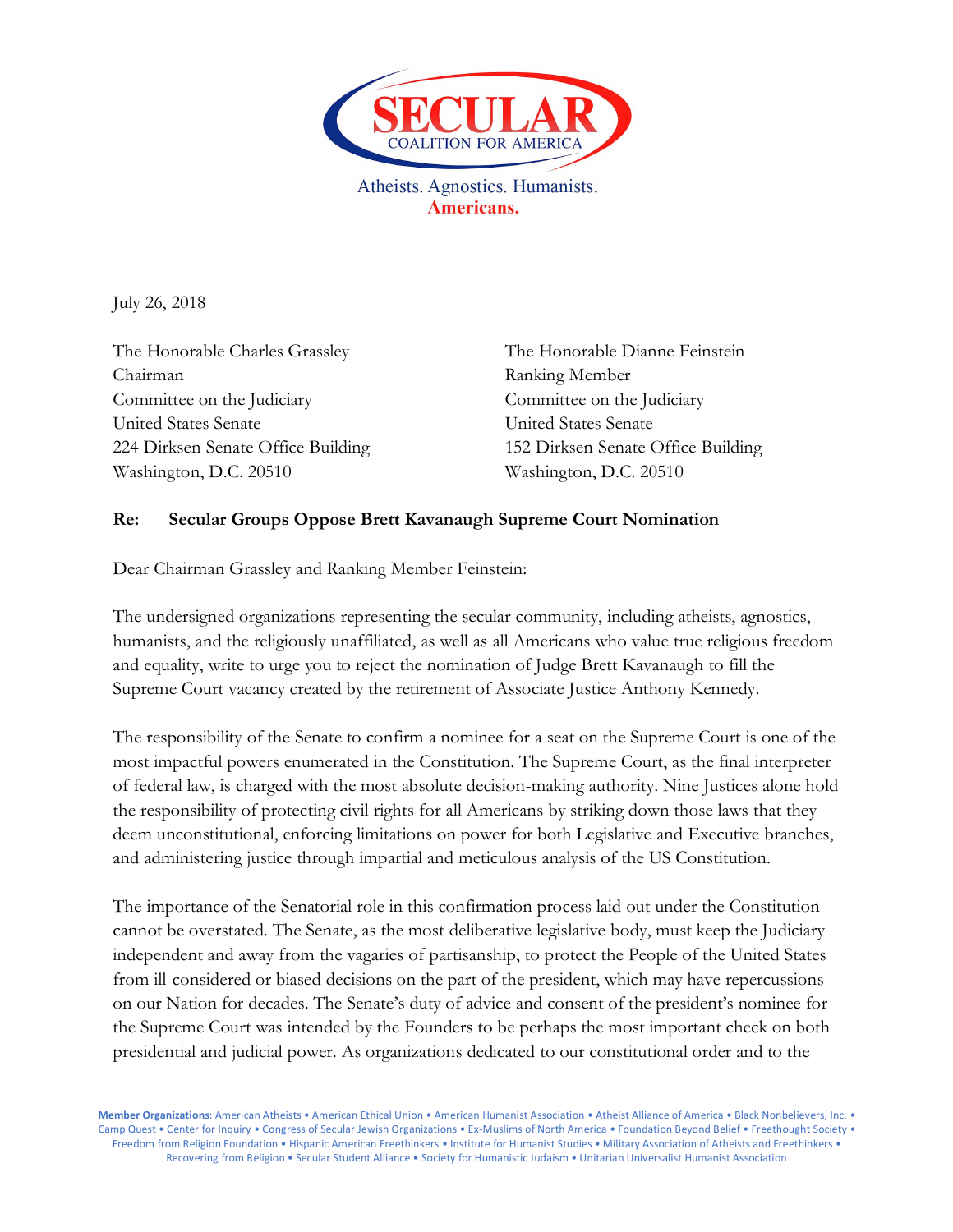proper functioning of our Republic, it is therefore our hope and expectation that the nomination of Judge Brett Kavanaugh be given due process and thorough consideration.

A single seat on the Supreme Court, especially in these politically divided times, can determine outcomes so monumental in the scheme of individual rights and constitutional interpretation that it can reshape what it means to be an American citizen. Landmark 5-4 decisions have accomplished everything from establishing due process rights during arrest, $\frac{1}{1}$  to clarifying how educational institutions should consider equality of opportunity and race, $2$  to defining the bounds of our rights under the Second Amendment,<sup>3</sup> to determining how money and free speech interact with elections.<sup>4</sup> One of the most fundamental liberties regularly brought before the Supreme Court is the separation of religion and government, which is the very bedrock of our religious liberty.

Our historical understanding of religious liberty is built on the idea that government entanglement with religion can be a great threat to individual rights, often leading to religious oppression and tyranny.5 Grounded in the understanding that freedom of belief is an essential component of religious liberty, the principle of separation between religion and government has deep roots in both theology and political philosophy, and it prospered in colonial America due to a shared history of religious persecution.

Roger Williams, the Baptist theologian and founder of Rhode Island, preached that in order for religious belief to be genuine, people must come to realize it on their own free will. Coerced belief was antithetical to religion, and religious practices themselves were sinful and ingenuine unless performed "with faith and true persuasion that they are the true institutions of God."6 This historical understanding of every individual's right to religious liberty was built into our Republic though the Establishment and Free Exercise clauses in the First Amendment.

The Founders, who understood that they were creating a government for people of diverse origins and faiths, knew that the separation of religion and government was essential to the newborn nation's survival. Thomas Jefferson explained that "the clergy, by getting themselves established by law & ingrafted into the machine of government, have been a very formidable engine against the civil & religious rights of man."7 James Madison concluded that the establishment of state religions

<sup>1</sup> *Miranda v. Arizona*, 384 US 436 (1966).

<sup>2</sup> *Regents of the University of California v. Bakke*, 438 US 265 (1978).

<sup>3</sup> *District of Columbia v. Heller*, 554 US 570 (2008).

<sup>4</sup> *Citizens United v. Federal Election Commission*, 558 US \_\_ (2010).

<sup>5</sup> "What influence in fact have ecclesiastical establishments had on Civil Society? In some instances they have been seen to erect a spiritual tyranny on the ruins of the Civil authority; in many instances they have been seen upholding the thrones of political tyranny: in no instance have they been seen the guardians of the liberties of the people. Rulers who wished to subvert the public liberty, may have found an established Clergy convenient auxiliaries. A just Government instituted to secure & perpetuate it needs them not." James Madison, Memorial and Remonstrance Against Religious Assessments § 8 (1785).

<sup>6</sup> Roger Williams, The Bloudy Tenent, of Persecution for Cause of Conscience (1644), reprinted in 3 Complete Writings of Roger Williams 12 (Samuel L. Caldwell ed., 1963).

<sup>7</sup> Letter from Thomas Jefferson to Jeremiah Moore (August 14, 1800), http://bit.ly/2y9nvNn.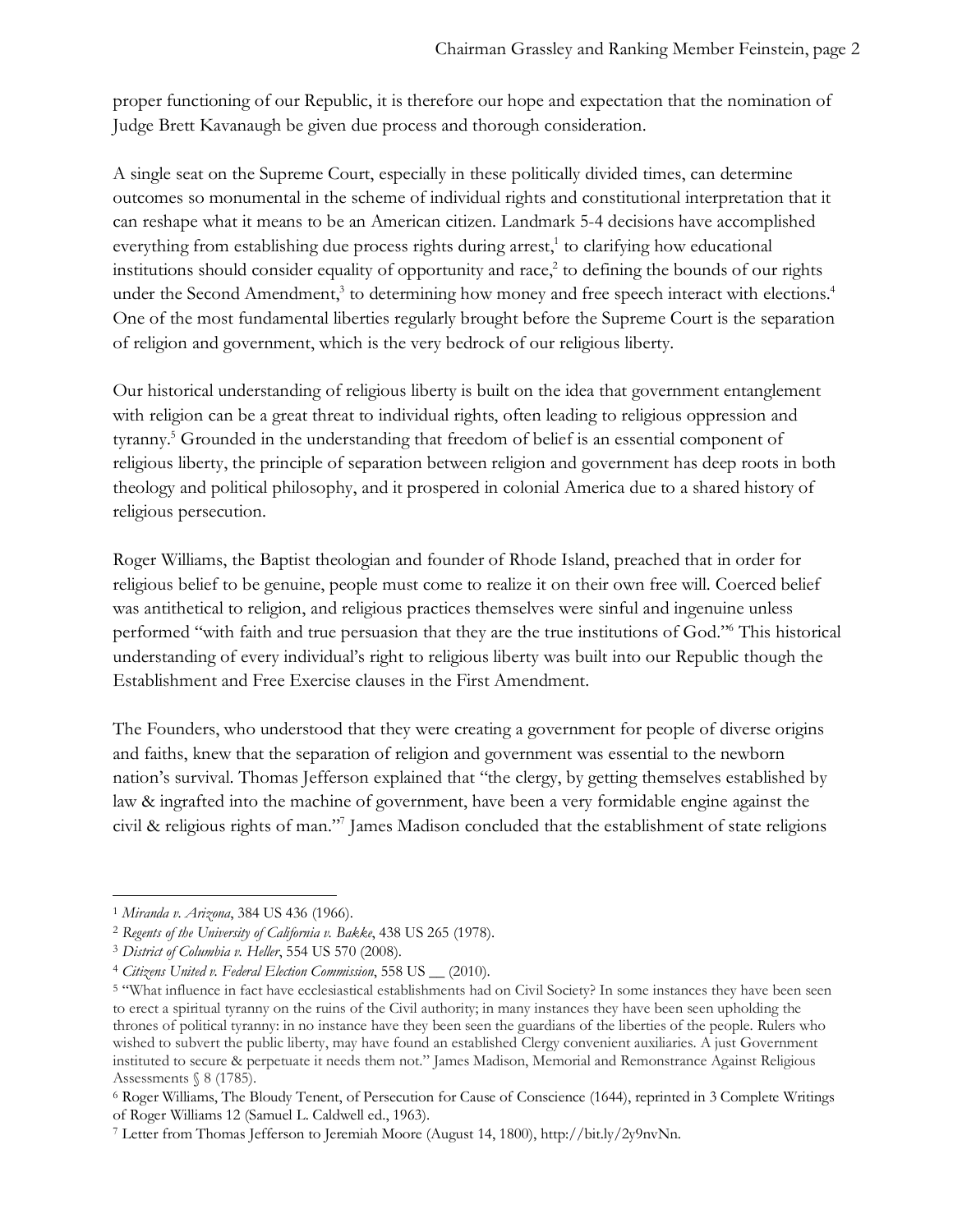historically led to "ignorance and servility in the laity; in both, superstition, bigotry, and persecution."8

Religious freedom means the right to choose a religion, or none at all, without interference by the government, and simultaneously prevents religious authorities from interfering with our system of government and law. Religious practices, if used to excuse oneself from the law, would "make the professed doctrines of religious belief the law of the land, and in effect to permit every citizen to become a law unto himself."9 Historically, the Supreme Court, like the Founders before them, has believed such a system to be unworkable, and so the Court has acted as the ultimate protector of the separation of religion and government and thereby of religious liberty within our system of governance.

We are disappointed to say that the nomination by President Donald Trump of Judge Brett Kavanaugh is a threat to this constitutional order and to the religious liberty of all Americans. We dearly wish we could say otherwise -- as believers in the constitutional order, we firmly believe in the president's power to nominate qualified candidates for the Supreme Court -- but in this instance, we are forced to ask the Senate to exercise its power and to deny this nomination. Judge Kavanaugh's record and writings demonstrate support for the entanglement of religion and government, and he has continuously argued in favor of religious coercion above the constitutional guarantees of religious freedom and individual liberty.

In 2010, when non-theists challenged prayers said before the Presidential inauguration, Judge Kavanaugh declared the prayers constitutional, going so far as to say that "inaugural prayers are traditionally inclusive and largely non-sectarian," despite references to "Lord," "God," and "Jesus."10 His concurrence demonstrated a clear preference for Christian sects and beliefs at the expense of minority religions and nonbelievers.

Judge Kavanaugh repeated the same discriminatory ideology in a brief submitted to the US Supreme Court in a case challenging prayer before a high school football game. He argued that the Constitution requires schools to permit students to deliver prayers, as they are a fundamental part of national tradition, completely ignoring the impact that those prayers have on the adherents of minority religions and the non-religious. He stated his belief that long-standing constitutional precedent prohibiting the diversion of taxpayer dollars to pay for religious activities "is of questionable validity and is inconsistent with the thrust of the Court's modern jurisprudence."<sup>11</sup> He even went so far as to describe a world in which official prayer proscribed in public schools as "Orwellian" in nature.<sup>12</sup> The Supreme Court did not agree with his arguments, ruling that public schools could not circumvent constitutional restrictions on school-sponsored prayer through students.

 $\overline{a}$ 

<sup>8</sup> James Madison, Memorial and Remonstrance Against Religious Assessments § 7 (1785).

<sup>9</sup> *Reynolds v. United States,* 98 U.S. 145, 166-167 (1878).

<sup>10</sup> *Newdow v. Roberts*, 603 F.3d 1002, 1021 (D.C. Cir. 2010).

<sup>11</sup> Brief of Amici Curiae Congressman Steve Largent and Congressman J.C. Watts in Support of Petitioner, at \*18, *Santa* 

*Fe Independent School Dist. v. Doe*, 530 U.S. 290 (2000), No. 99-62, 1999 WL 1272963.

<sup>12</sup> *Id.* at \*22.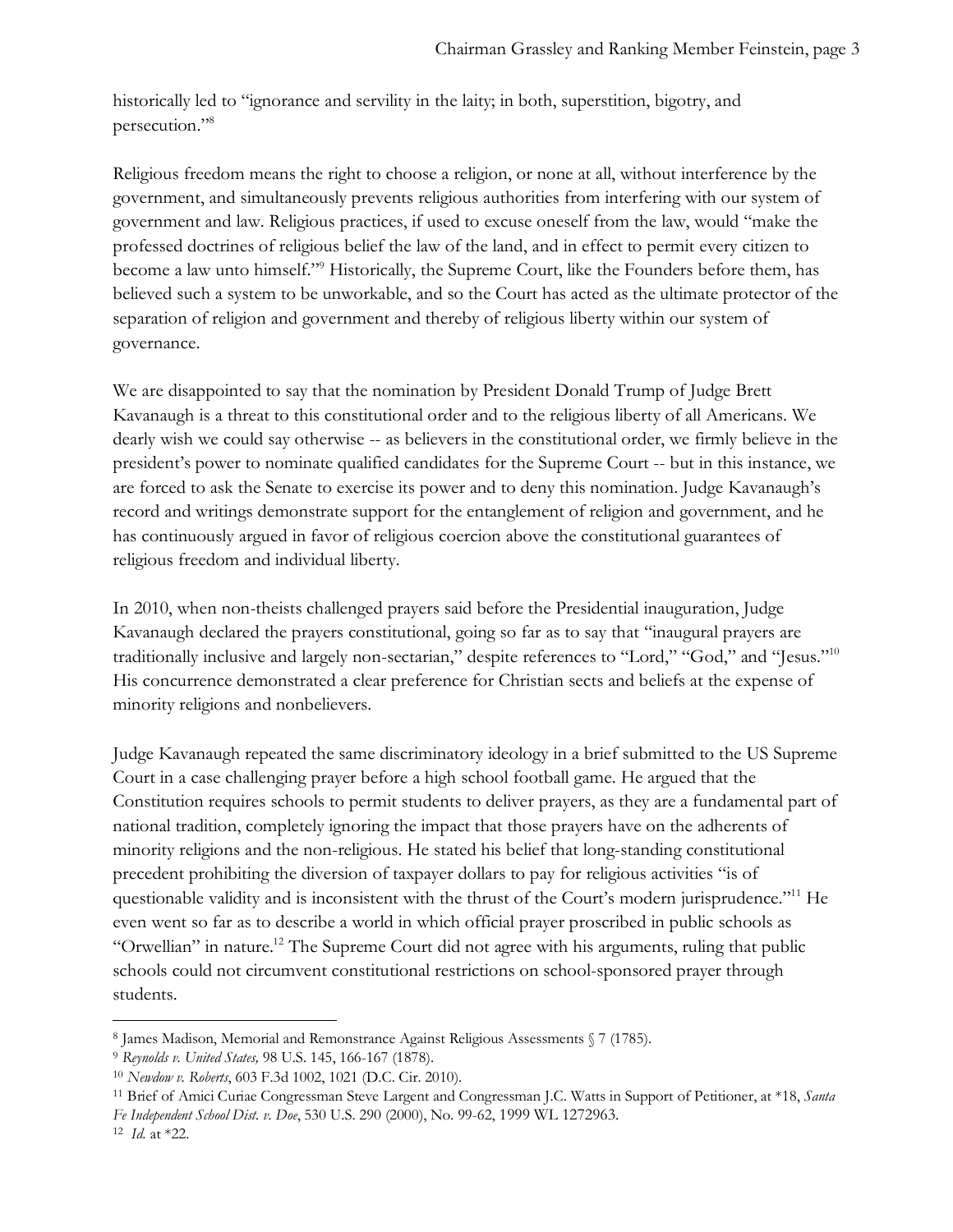In a speech delivered just last year, Judge Kavanaugh advocated that religious schools and institutions should be able to "receiv[e] funding or benefits from the state so long as the funding [i]s pursuant to a neutral program that, among other things, include[s] religious and nonreligious institutions alike."13 However, he did not acknowledge the possibility, supported by many clear examples, that religious belief is sometimes used as an excuse to discriminate. His robust advocacy for the use of taxpayer dollars to support majoritarian religious sects and religious activities shows that he is not able to treat parties of differing beliefs neutrally and without bias, an essential component of our constitutional order.

Moreover, Judge Kavanaugh has demonstrated that he would likely allow religious freedom laws to be used to harm others. In 2015, he authored a dissent arguing that a requirement for religious organizations to fill out a form merely to inform the government that they would not be providing their employees, many holding differing religious beliefs, coverage for contraception was a substantial burden on the organization's Free Exercise. This is a fringe opinion, at odds with the opinions of eight of the nine federal appeals courts that heard challenges to the accommodation and upheld it.14

In the same case, Judge Kavanaugh asserted that the Religious Freedom Restoration Act prohibits the government from requiring religious employers to notify their insurer of the objection, or even merely reveal to the government the identity of the insurer. In his view, women employed by the objecting organizations are entitled to contraceptive coverage only if the government can divine, without indication, who the insurance provider is. His dissent shows a clear preference for certain religious beliefs and for the religious liberty of organizations over that of individuals, who the First Amendment is meant to protect. Moreover, he shows a disdain for the equal rights and health care of women, demonstrating that he prioritizes religious coercion at the expense of civil rights.

Judge Kavanaugh's speeches and writings reveal a level of biased, ideological fervor that is incompatible with service on the Supreme Court. His clear preference for particular religious sects, promotion of prayer and religious coercion in public settings, and relentless pursuit of ideology over established judicial precedents should disqualify this nomination from further consideration. His appointment would cause grave harm to the wall of separation between religion and government and true realization of religious liberty within our society.

For these reasons, we urge you to reject the President's nomination of Judge Brett Kavanaugh for Associate Justice of the Supreme Court.

<sup>13</sup> Brett Kavanaugh, Address at The American Enterprise Institute (Sept. 18, 2017).

<sup>14</sup> R. Robin McDonald, *Eleventh Circuit Ruling Squares with Seven Other Circuits*, Daily Report, (February 22, 2016 at 12:00 AM), https://www.law.com/dailyreportonline/almID/1202750202109/Eleventh-Circuit-Contraceptive-Ruling-Squares-With-Seven-Other-Circuits/.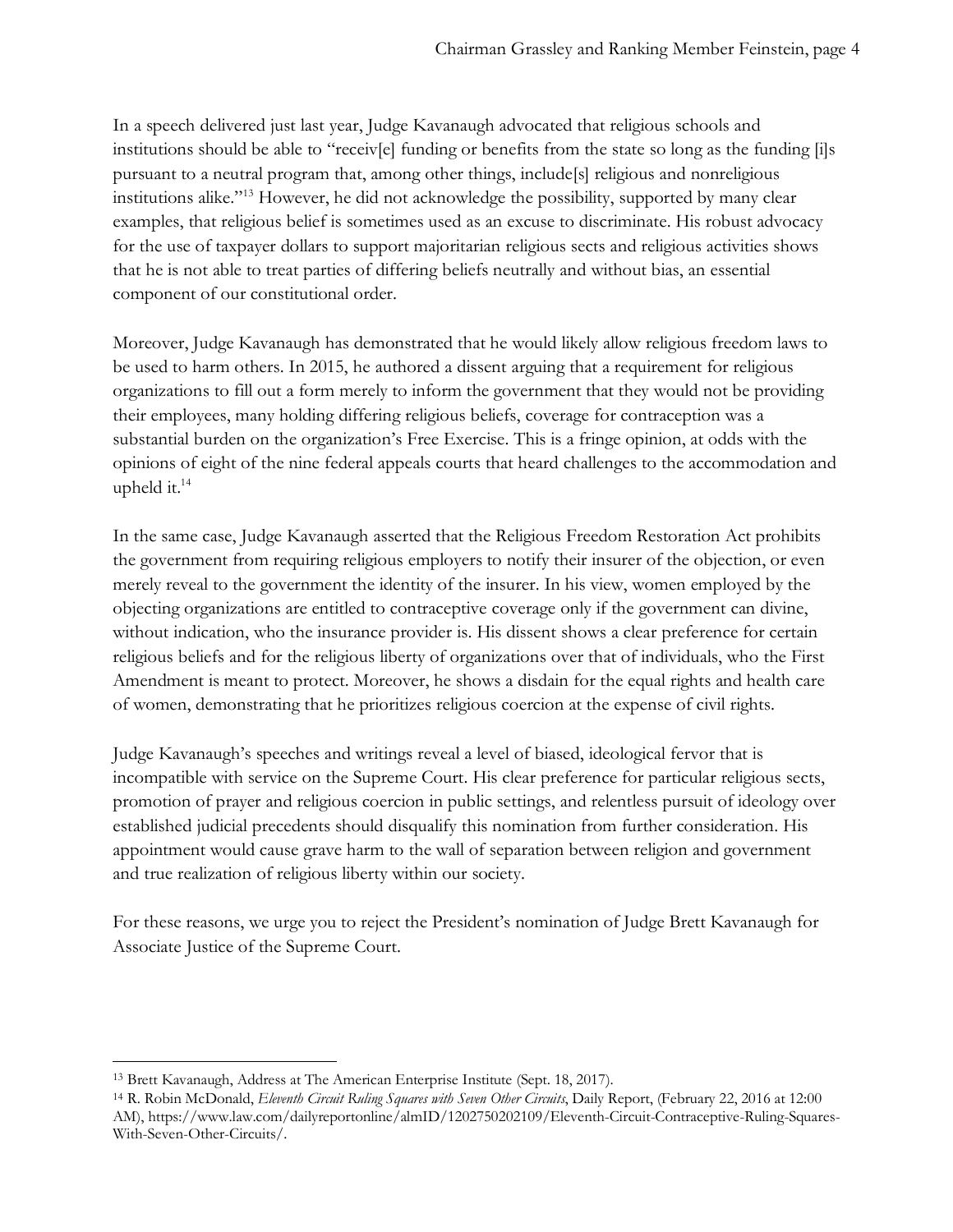If you should have any questions about this issue or our position, please contact Alison Gill, American Atheists Legal and Policy Director, at agill@atheists.org or by phone at (908) 276-7300 Ext. 9.

Sincerely,

Larry T. Dec Executive Director Secular Coalition for America www.secular.org

Ed Buckner Interim President American Atheists www.atheists.org

Bart Worden Executive Director American Ethical Union www.aeu.org

Roy Speckhardt Executive Director American Humanist Association www.americanhumanist.org

TIITY CW Brown

Executive Director and Social Media Director Atheist Alliance of America www.atheistallianceamerica.org

overs

Mandisa Thomas President and Founder Black Nonbelievers, Inc. www.blacknonbelievers.wordpress.com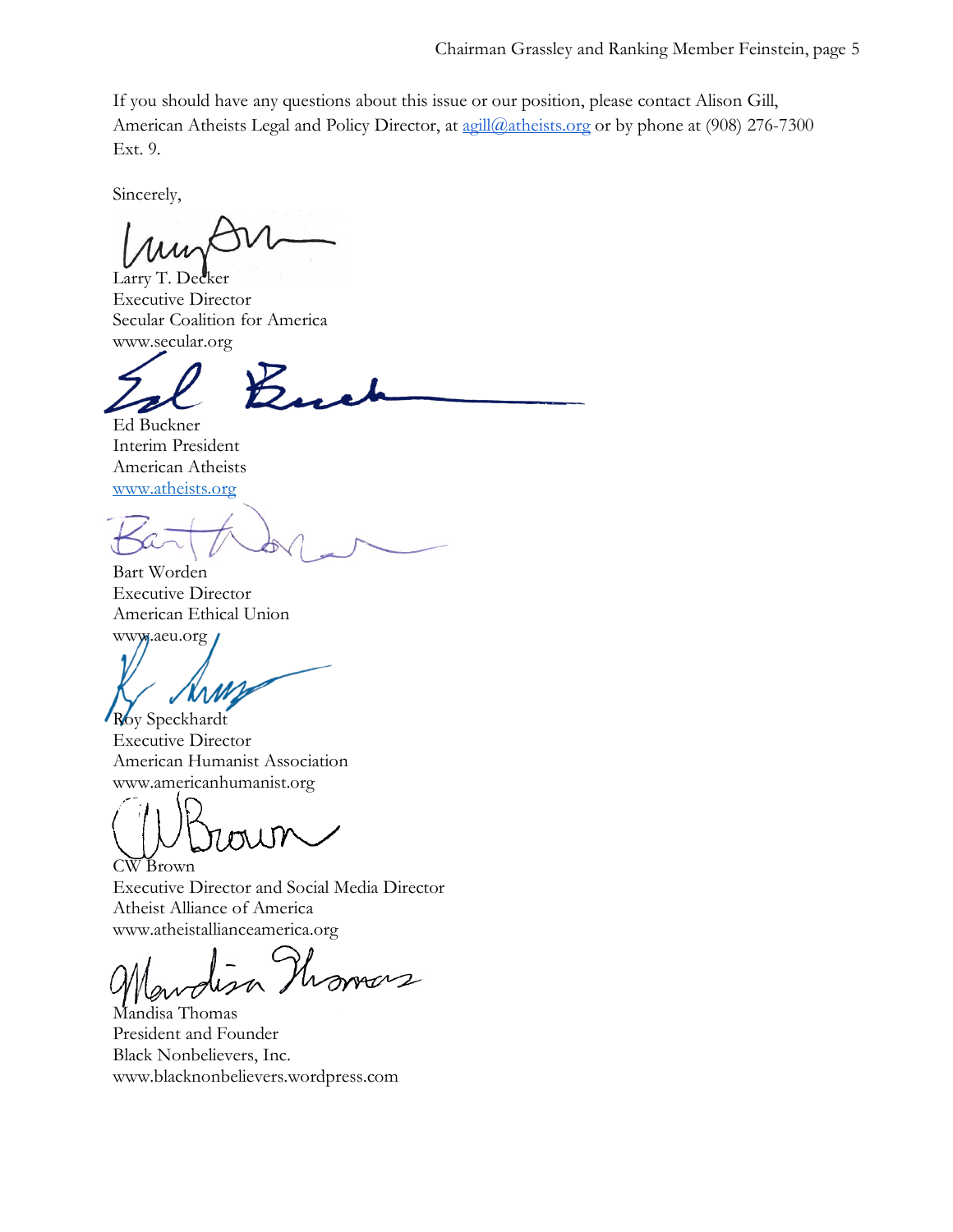Kim Newton

Kim Newton Executive Director Camp Quest www.campquest.org

Robyn Blumner President and Chief Executive Officer Center for Inquiry www.centerforinquiry.net

las err Terry Waslow

Executive Director Congress of Secular Jewish Organizations www.csjo.org

 $\epsilon$  $001$ Sarah Haider

Executive Director Ex-Muslims of North America www.exmna.org

Noelle George Executive Director

Foundation Beyond Belief www.foundationbeyondbelief.org

unie Laurie Gayler

Annie Laurie Gaylor Co-President Freedom from Religion Foundation www.ffrf.org

Margaret Downey

Executive Director Freethought Society www.ftsociety.org